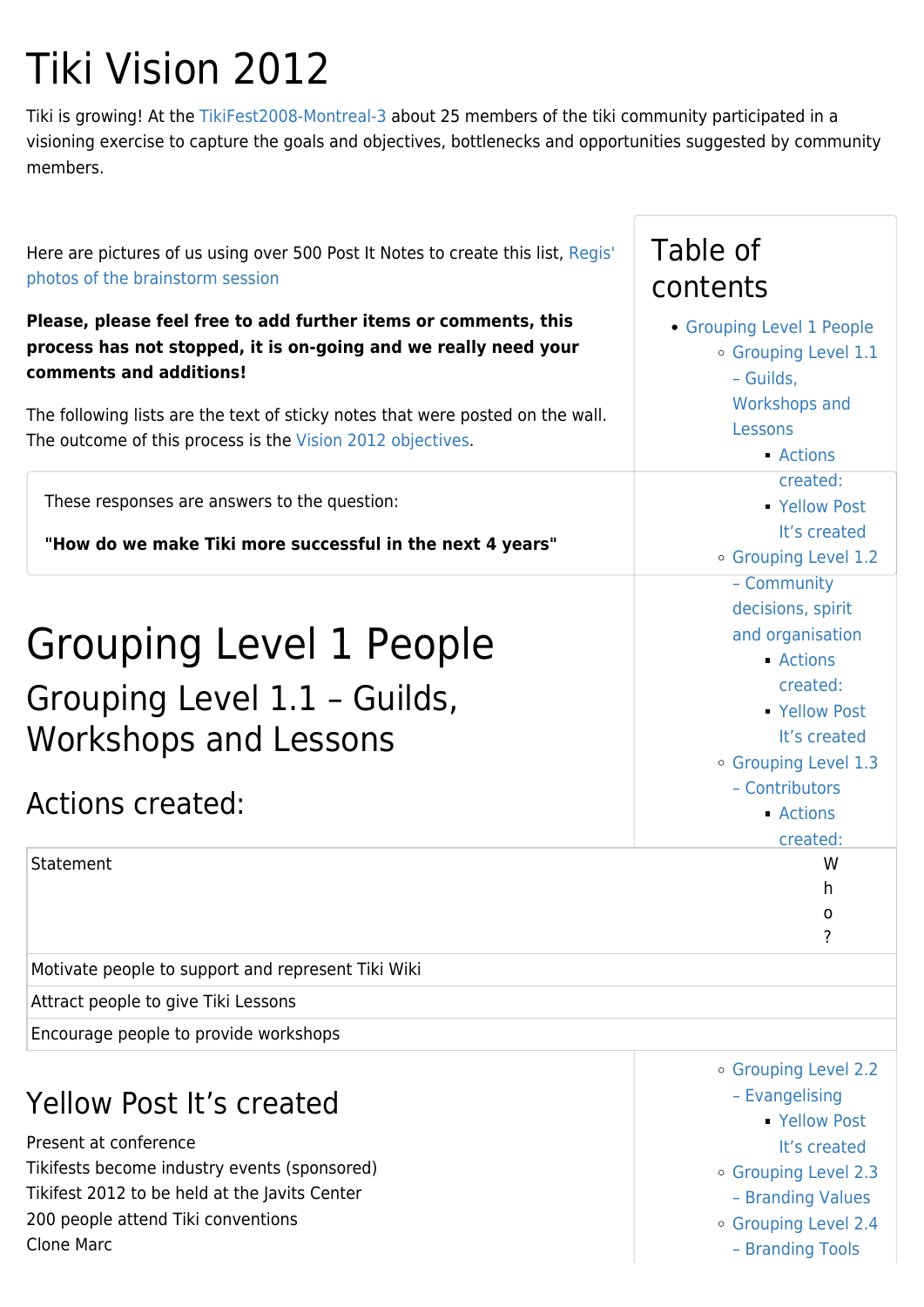Provide tickets for people to attend Tikifest

Actions created:

Define community structure

Keep the community spirit

#### Grouping Level 1.2 – Community decisions, spirit and organisation

[Grouping Level 3](#page--1-0) [Templates and Usability](#page--1-0) [Grouping Level 3.1](#Grouping_Level_3.1_Case_studies_and_target_users) [– Case studies and](#Grouping_Level_3.1_Case_studies_and_target_users) [target users](#Grouping_Level_3.1_Case_studies_and_target_users) [Yellow Post](#page--1-0) [It's created](#page--1-0) [Grouping Level 3.2](#Grouping_Level_3.2_UI)  $\mathbf{U}$ [Grouping Level 4 Docs](#page--1-0) Statement World in the Statement World in the Statement World in the Statement World in the Statement World in the Statement World in the Statement World in the Statement World in the Statement World in the Statement World h o ?

> [Grouping Level 4.2](#Grouping_Level_4.2_Code_Quality) [– Code Quality](#Grouping_Level_4.2_Code_Quality)

**A T**

**e l s o n / L u c i**

[Grouping Level 4.6](#Grouping_Level_4.6_Books_and_Dev_Guides) [– Books and Dev](#Grouping_Level_4.6_Books_and_Dev_Guides)

[Grouping Level 4.7](#Grouping_Level_4.7_Support)

o [Grouping Level 5.1](#Grouping_Level_5.1_Eco_system) [– Eco system](#Grouping_Level_5.1_Eco_system) [Grouping Level 5.2](#Grouping_Level_5.2_Inter_app_compatibility)

[Grouping Level 5.4](#Grouping_Level_5.4_Legal_structure) [– Legal structure](#Grouping_Level_5.4_Legal_structure) [Grouping Level 5.5](#Grouping_Level_5.5_Leadership_Position) [– Leadership](#Grouping_Level_5.5_Leadership_Position) [Position](#Grouping_Level_5.5_Leadership_Position)

[Guides](#Grouping_Level_4.6_Books_and_Dev_Guides)

[– Inter app](#Grouping_Level_5.2_Inter_app_compatibility) [compatibility](#Grouping_Level_5.2_Inter_app_compatibility) [Grouping Level 5.3](#Grouping_Level_5.3_SaaS)

#### Yellow Post It's created

| Involve homeless                                                       | $\circ$ Grouping L |
|------------------------------------------------------------------------|--------------------|
| Participatory Decision process for new features                        | - Support          |
| A morphing community                                                   | • Grouping Level 5 |
| Zen                                                                    | General            |
| Organic evolution                                                      | ○ Grouping Lo      |
| TW Person of the Year (Me)                                             | - Eco syste        |
| Efficient and effective way to democratize                             | ○ Grouping Lo      |
| Keep the same spirit in the community                                  | - Inter app        |
| Resolve new/old conflicts                                              | compatibili        |
| Peaceful resolution of conflict                                        | ○ Grouping Lo      |
| Tiki Wiki Project                                                      | - SaaS             |
| More work life today (Tikifest) with good/creative/professional people | ○ Grouping Lo      |
| Manage new influx effectively                                          | - Legal stru       |
| Contributors who know each other                                       | ○ Grouping Lo      |
| Working groups                                                         | - Leadershi        |
| A person or team behind each feature                                   | <b>Position</b>    |
|                                                                        |                    |

Promote the Wiki Way **C**

Define how community decisions are made **N**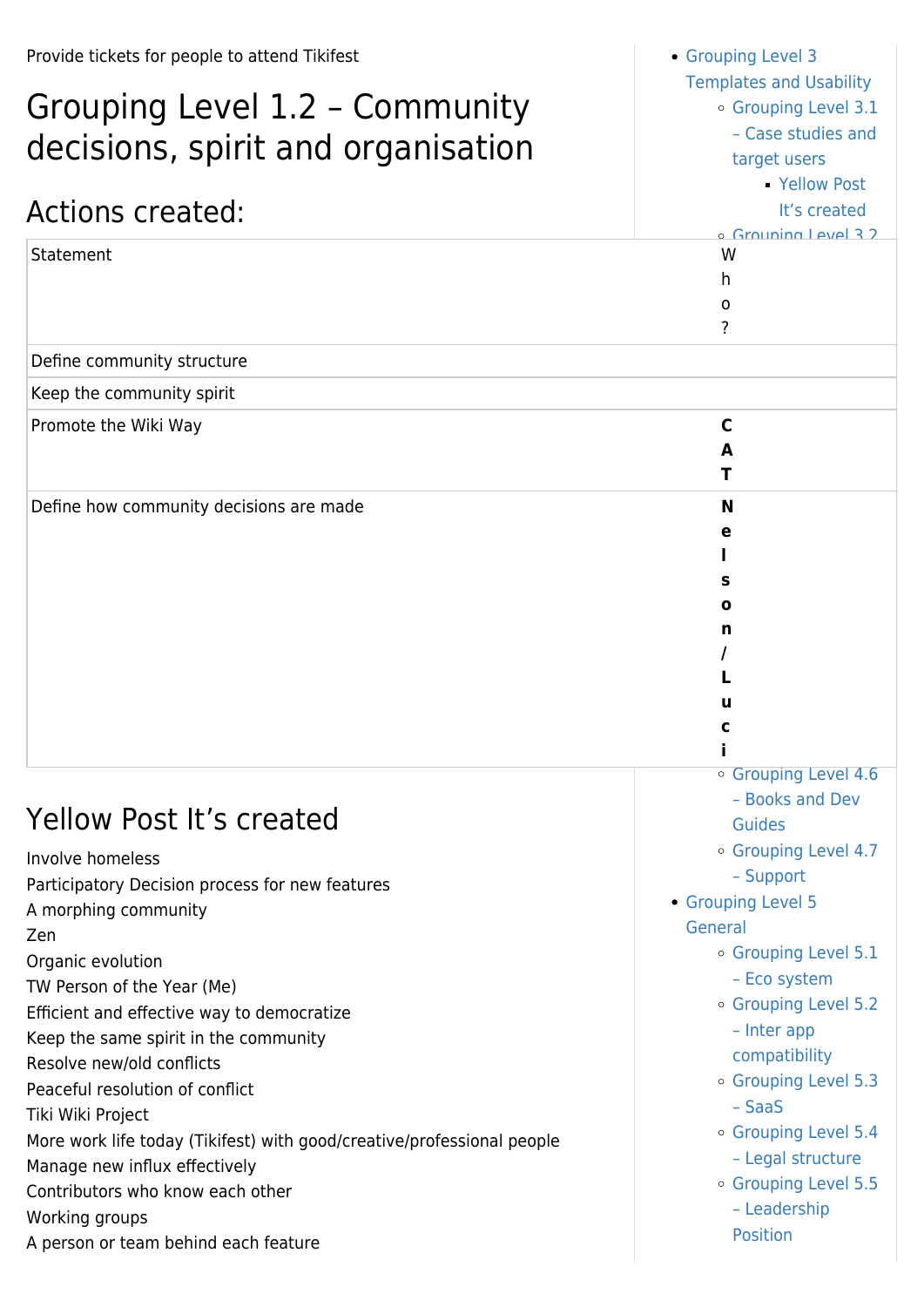Connected to each other Get an Indian User Group Stay open source A place for everybody Use immigrants Shared values/focus Distributed organisation More modular organisation Local user groups Corporate Friendly Know our users Stay in touch with users Local TikiWiki users Find community Tiki evangelists and 'Mini Marc's' Keep up internal dialogue Development focus / teams Strong belonging Community votes proposals Easy not to like TikiWiki Show the inside Fun to contribute More inclusive for non-developers Distributed and emergent leadership Front end to Back end co-operation

### Grouping Level 1.3 – Contributors

#### Actions created:

| Statement                                               | Who?               |
|---------------------------------------------------------|--------------------|
| Attract the right mix of contributors                   | <b>Nelson</b>      |
| Identify international groups of roles for contributors | Gary               |
| Publish/define opportunities for groups                 | <b>Nelson/Gary</b> |
| Publish things to do for potential contributors         | Gary               |
| Get feedback and contribution by users                  | Gary               |

#### Yellow Post It's created

International community Get more Asian languages Spread the word Easy to join/participate Developers Guild Low entry barrier Explicit thank you for each contributor

[Grouping Level 5.6](#Grouping_Level_5.6_Vision) [– Vision](#Grouping_Level_5.6_Vision) [Grouping Level 3.3 –](#Grouping_Level_3.3_Themes) **[Themes](#Grouping_Level_3.3_Themes)** [General un-grouped](#page--1-0) [items](#page--1-0)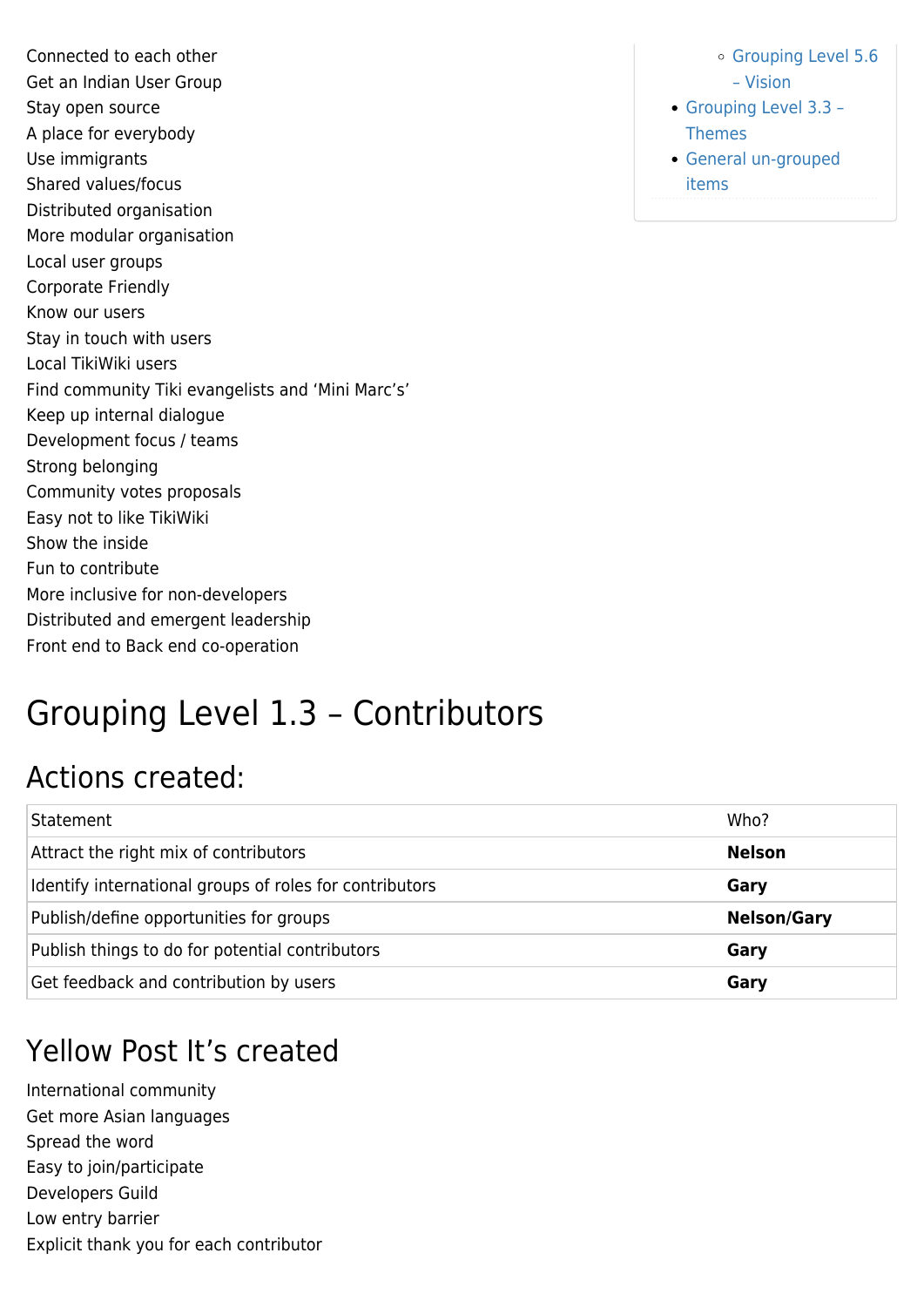A rainbow Unleash talent and energy Users become contributors Better inclusive system to incorporate new people Attractive for organisations Corporate usage Used in all types of organisations More companies involved Attract groups, companies, organisations Double community each year Get many consultants Need more AJAX type resource / talent More consultants for hire Authorised consultants New blood Better mentoring Mentoring Encouraging committee back Smaller contributions easier Easy to contribute Radical coders – best choice Strong community Have enough coders to do what we need Encourage non dev to help More power users helping Developers, developers, developers, developers Attract more volunteers More manpower Thousands of developers / contributors More contributors Full time developers Full time contributors Lots of developers More developers People Orphans Potential Code dependencies around Redhat releases

Observant of other solutions Lynda.com for Tiki

Potential!!

# Grouping Level 2 Marketing and Logo Grouping Level 2.1 – Distribution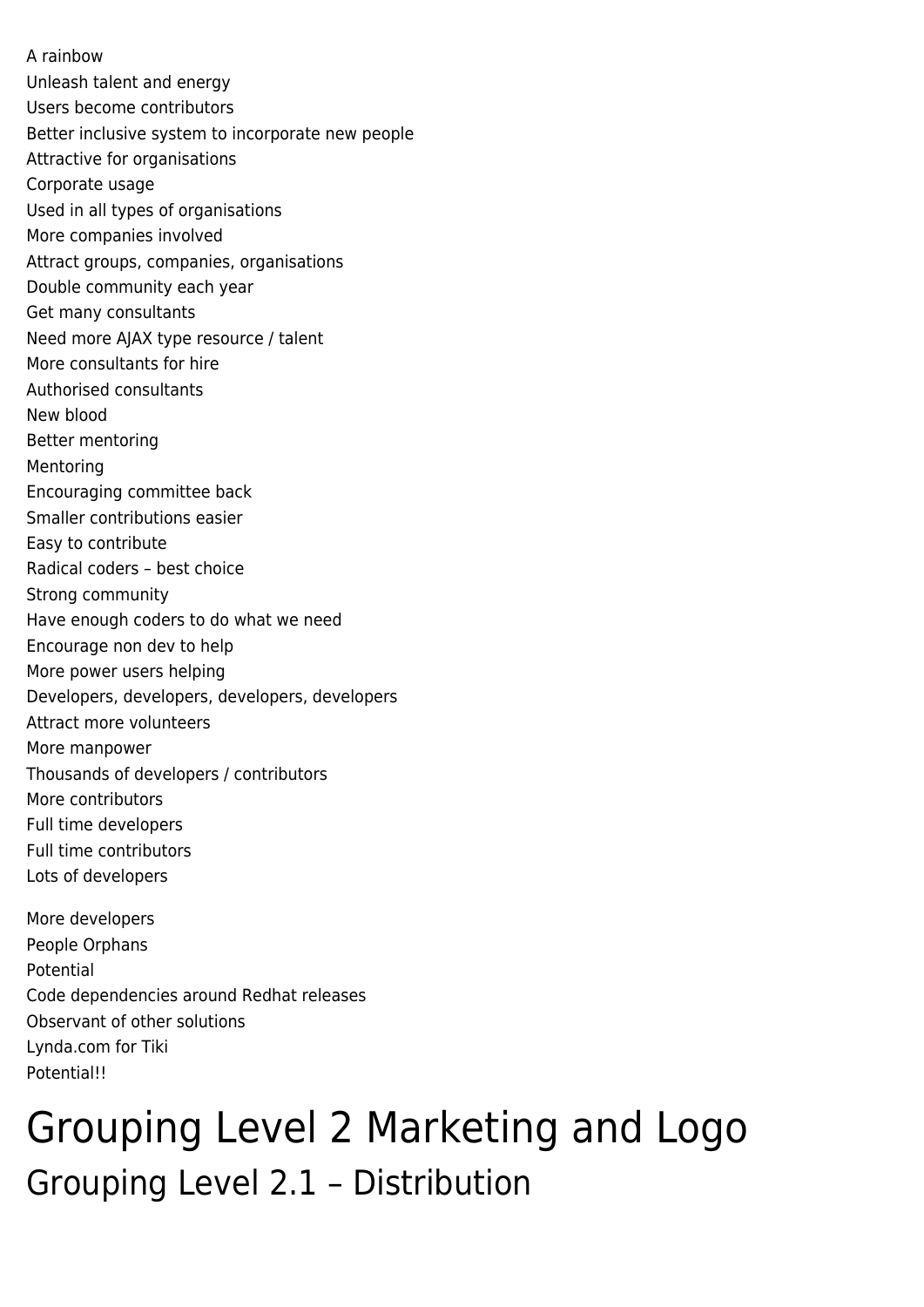Actions created:

| Statement                              | Who? |
|----------------------------------------|------|
| <b>Establish distribution strategy</b> | None |
| Profile template store                 | None |

#### Yellow Post It's created

#### Grouping Level 2.2 – Evangelising

Actions created:

Statement Who?

Establish a PR strategy

#### Yellow Post It's created

Do open source for managers seminars Participate in other open source events Better communication – more events Major credible supporters Spokesman in the industry Participation in events – on and off line Presence Encourage magazine reviews Pro endorsement Packaged in Linux distros Tradeshow and conference representation Evangelists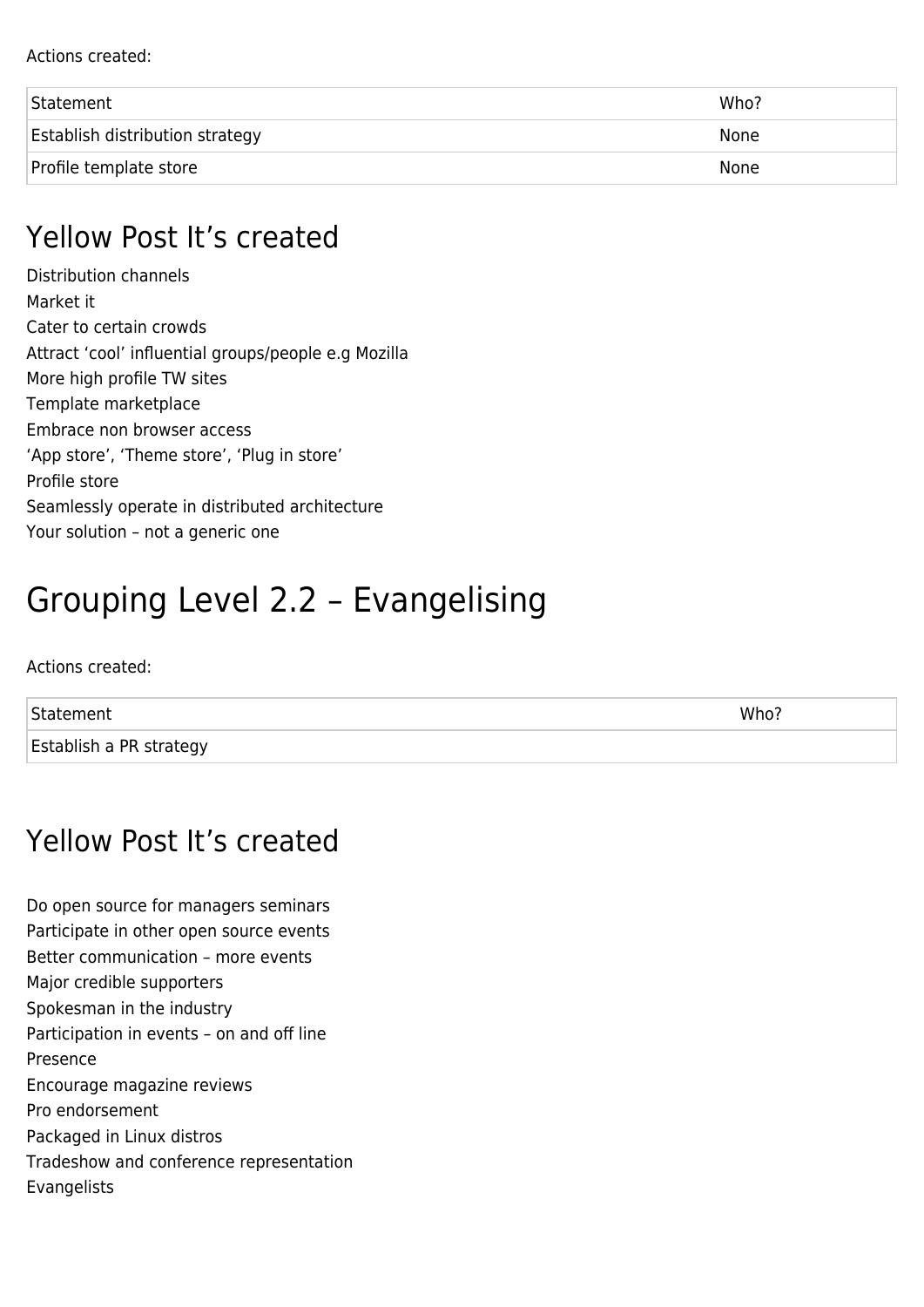#### Grouping Level 2.3 – Branding Values

Actions created:

| <sup>I</sup> Statement | Who? |
|------------------------|------|
| Define brand           | SS   |

Yellow Post It's created

Why use Tiki? Feature power user support Bets user experience Best in class Professional Strong unified brand Very strong branding Strong brand Make it look credible Appear credible Make it fun Fun to use Solution you can count on Friendly brand Showmanship The 'everybody' solution Make collaboration for all Welcome pack Cool design Great first impression Stay friendly Credible product name Make tiki look sexy Shine Avoijd hacker look Recognised CMS Water brand

### Grouping Level 2.4 – Branding Tools

Actions created:

| Statement                        | Who? |
|----------------------------------|------|
| Design Brand - website, logo etc |      |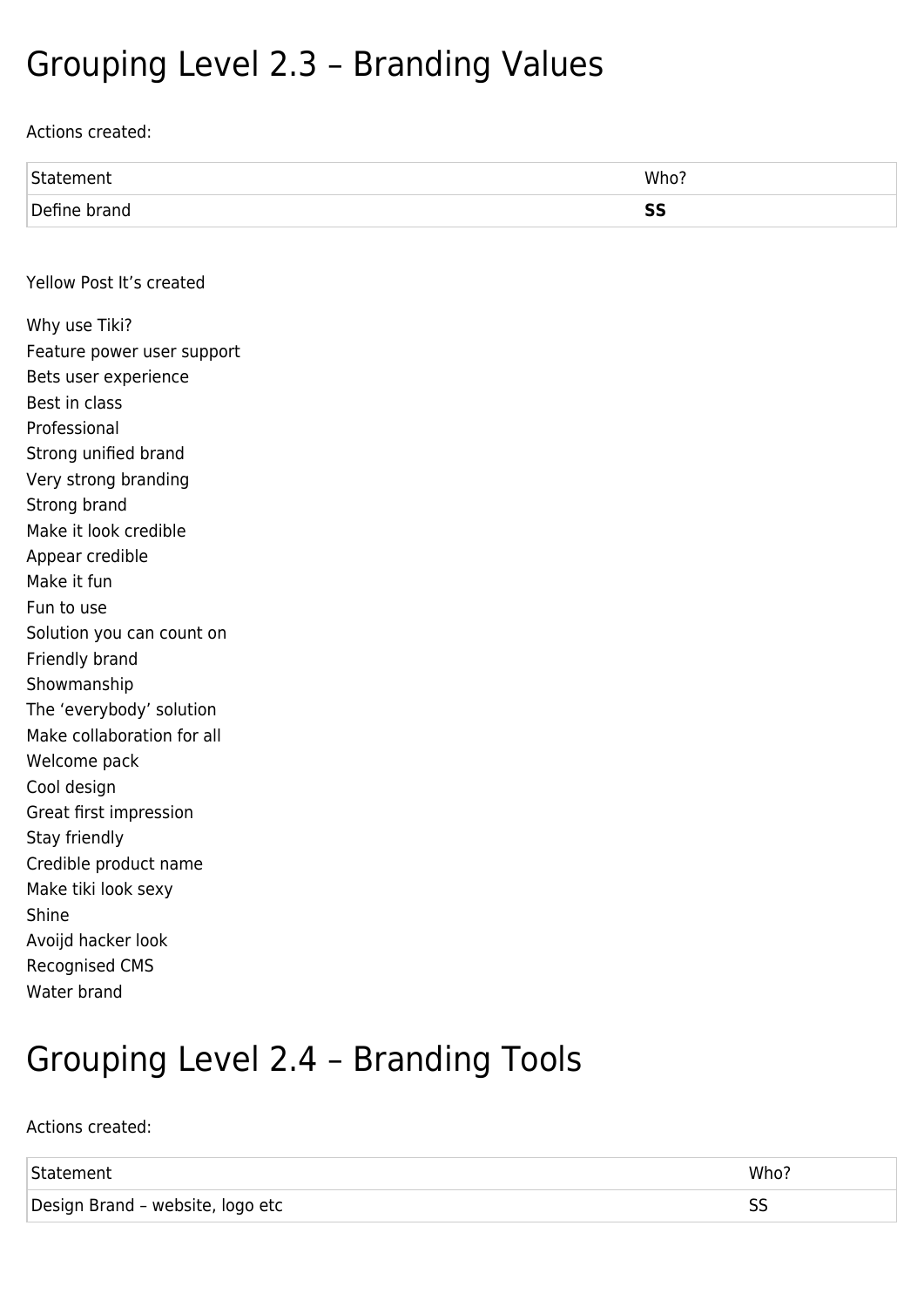#### Yellow Post It's created

Sexy marketing Have a promotion website Appealing homepage Website Have a welcome pack Have a reception homepage Clean up TW.O websites (Structure information) Fix the websites look |One clear web home Simple website homepage Cleaned up website One main website Tiki groupware/CMS x 2 Project/Product identity Tag lines More colours World record for …. PR stunts Tiki merchandise Theme song in .mp3 in package Pet shirts Run some pure fun events e.g. 'sail round an island' Name a pantone colour Tiki information on cereal boxes Branded cars Get TikiWiki in a rockband song Flexible design Viral TikiWiki Virals Tree – Baobab Coin new buzzword for what Tiki does Humour Mascot Cool Mascot Accurate description on listings Showcase usability via demo video Demo Demo videos x 2 Tiki as a product Clear 'Powered by … ' policy Use it to run the UN Do an article in Business Week Easy way to add third party features Flexible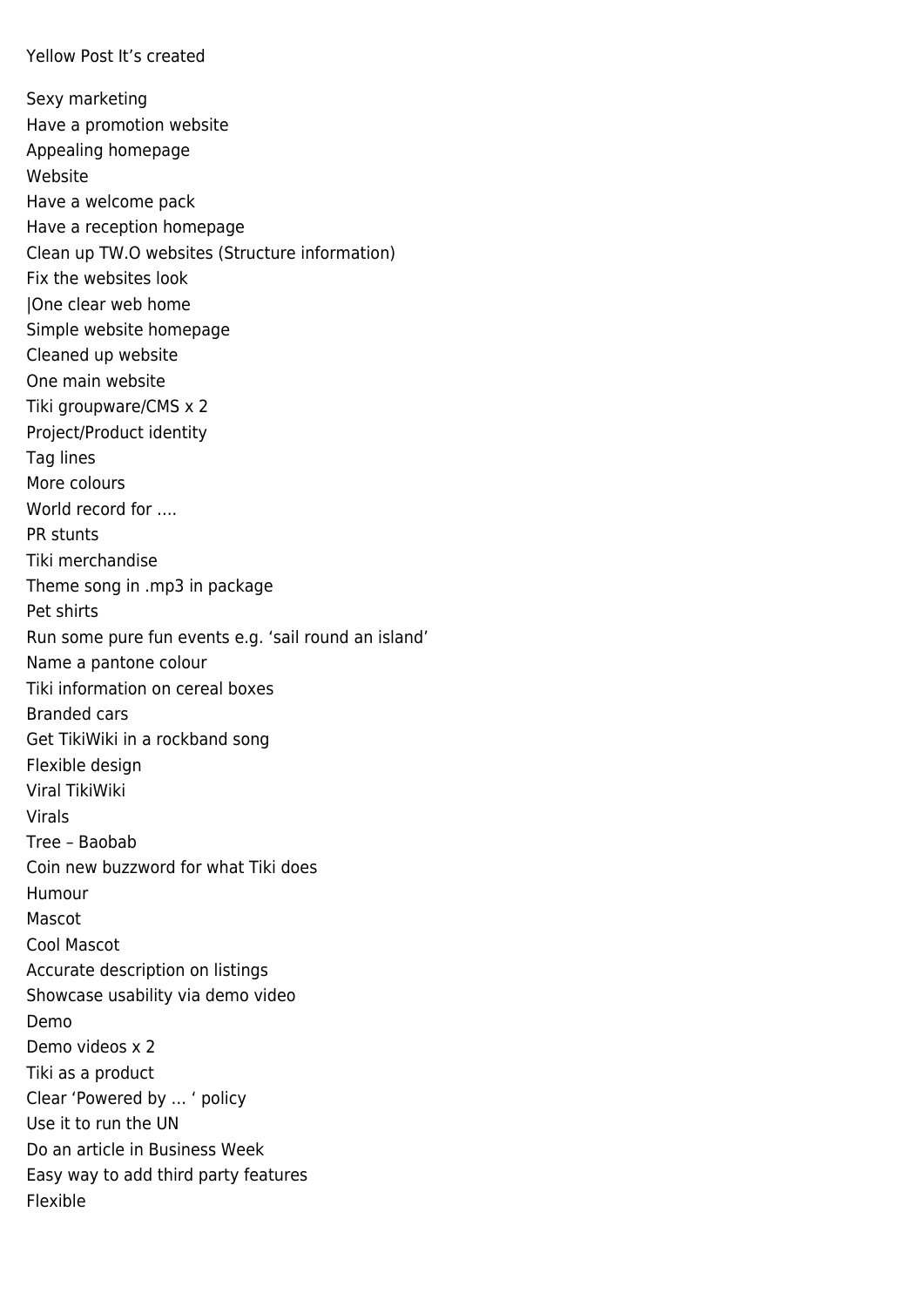# Grouping Level 3 Templates and Usability

### Grouping Level 3.1 – Case studies and target users

Actions created:

| Statement                   | Who? |
|-----------------------------|------|
| Define target users         | None |
| Track and demonstrate usage | None |

#### Yellow Post It's created

Understanding use cases (translation) Better knowledge of what people are doing with TikiWiki Shareable success stories Case studies x 2 List companies using TikiWiki Know who uses Tiki Show Tiki strengths Showcase benefits Track usage Get the web stats sorted out Package certain features

### Grouping Level 3.2 – UI

Actions created:

| Statement        | Who? |
|------------------|------|
| Usability survey | None |

#### Yellow Post It's created

Nice UI UI Simple/ easy good ergonomic usability Usability test Easy to use Welcoming Even more user friendly Friendly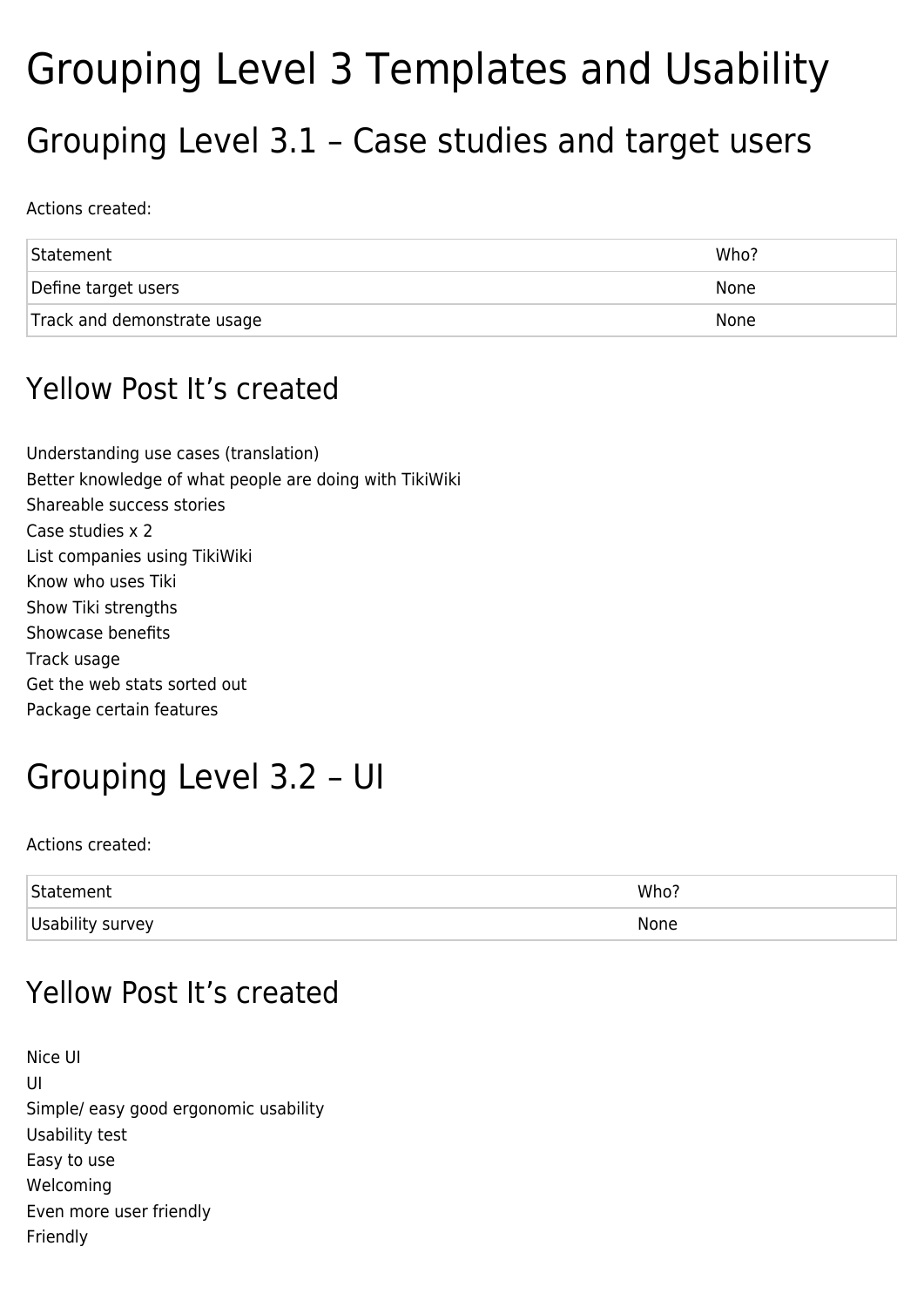# Grouping Level 4 Docs and Tools

#### Grouping Level 4.1 – Communications

Actions created:

Statement Who? Communicate internally

#### Yellow Post It's created

Create and separate news about design/ergonomics Centralised information – decentralised actions

### Grouping Level 4.2 – Code Quality

Actions created:

| <b>Statement</b>       | Who?                    |
|------------------------|-------------------------|
| Encourage quality code | PKDille + Dac Chartrand |

#### Yellow Post It's created

Agile method Better comments in code Reliable Platform Complete interface translations Secure Fast/scaleable Able to scale to 1000 + users Access to bugs list by category and easy to see what is done Facilitate code maintenance More robust database performance No single point of failure No significant bugs Code review ensure state of code understood Keep it simple Educative attractive code design Increase quality of code No bugs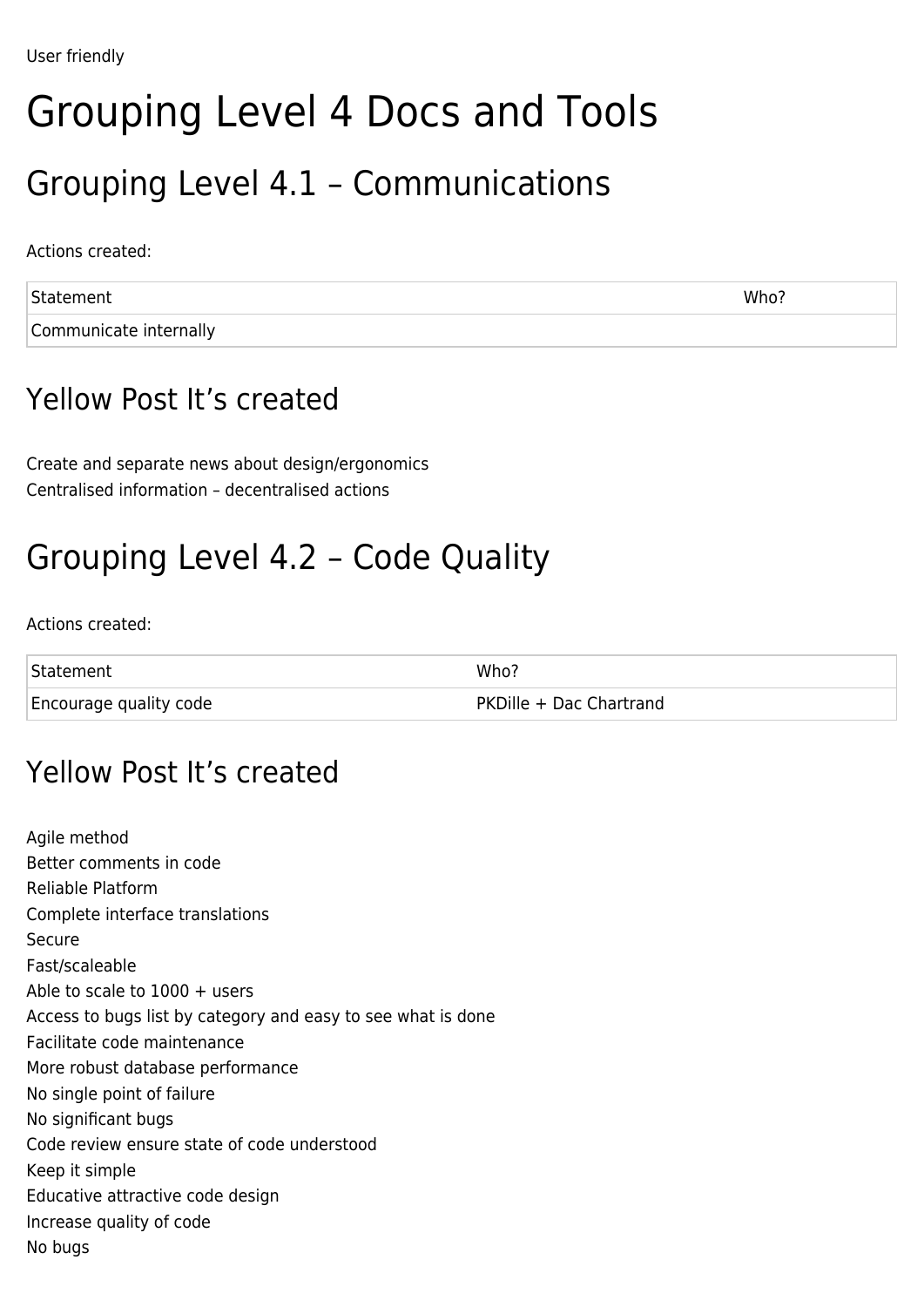Rock solid code Make beautiful code fashionable Facilitate code maintenance Simple code

### Grouping Level 4.3 – Install, back up and upgrade

Actions created:

| Statement              | Who?  |
|------------------------|-------|
| Implement patch system | None  |
| Improve set up         | Jyhem |

Yellow Post It's created

Easy set up Easy back up Windows installer for personal TW – wamp! Data retention policy / feature (archival) Configuration versioning Easy to install and update Easy enjoyable upgrade Explain benefits of upgrades Easy update Out of the box solution Install and off the ground in tem minutes Easy to install Install and forget Easy first install / set up Easy to start using Facilitate administration Risk free upgrade Why should I upgrade? Simple config checking / comparison

#### Grouping Level 4.4 – Import Export

Actions created:

| <sup>1</sup> Statement  | Whoʻ        |
|-------------------------|-------------|
| Implement import export | <b>None</b> |

Yellow Post It's created

Sophisticated reporting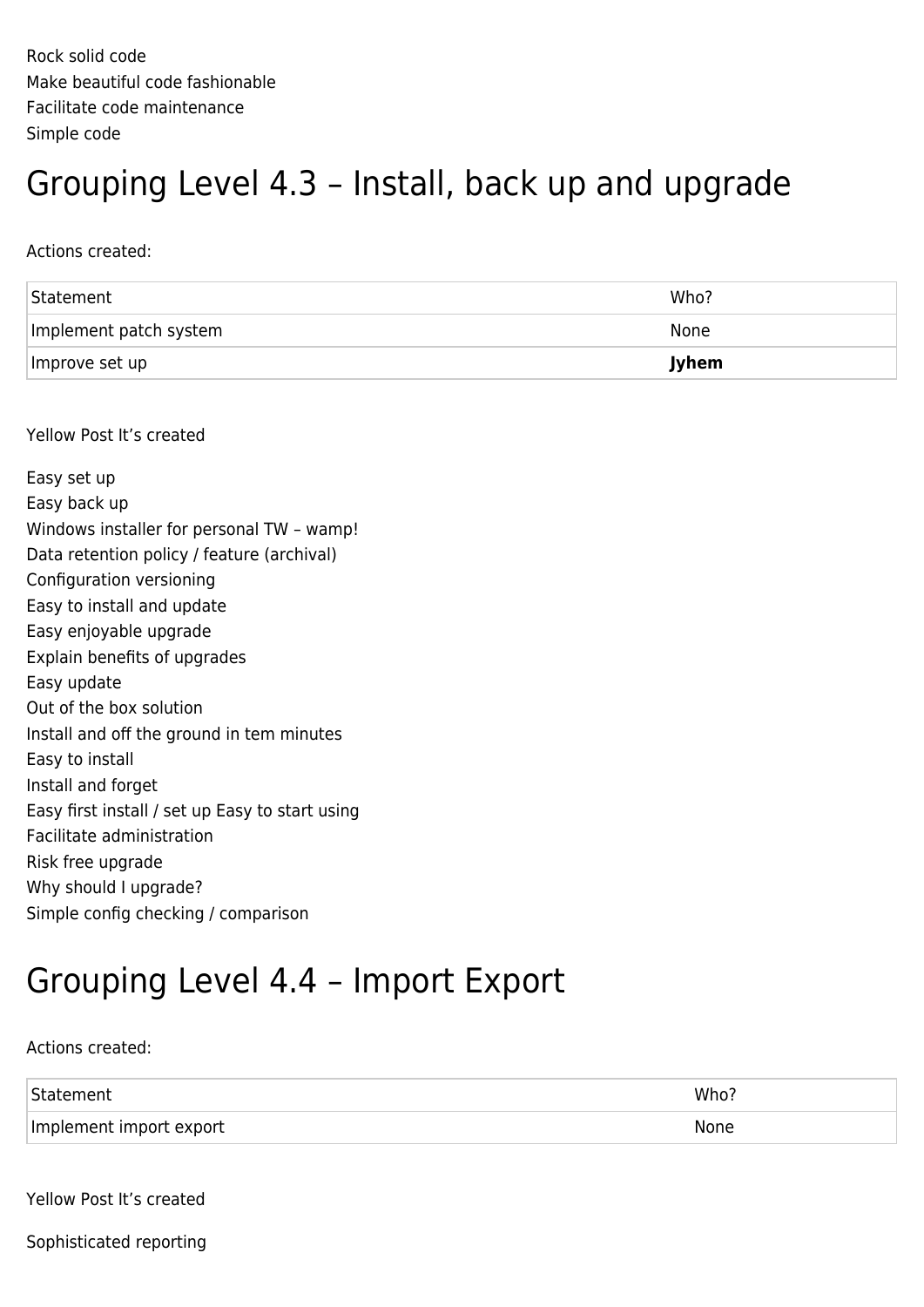WISYWIG forms creator Content is transformable into different formats Excel to trackers import Import tools to Drupal, Joomla etc Export profile – tpr file Fix re-naming problem Word to Wiki (like Google docs)

#### Grouping Level 4.5 – Docs

Actions created:

| Statement  | Who?    |
|------------|---------|
| Write docs | mlpvolt |

Yellow Post It's created

Video tutorials Help screen shot for no technical people French docs x 2 Easy to understand Link from Admin to Forum / FAQ Appropriate information easily available Better documentation x 5 Mark old stuff on doc.two

#### Grouping Level 4.6 – Books and Dev Guides

Actions created:

| Statement    | Who?    |
|--------------|---------|
| Write books  | mlpvolt |
| Write guides | mlpvolt |

Yellow Post It's created

Publish Tiki book x 8 Write guides Style guides More clear development guides Guidelines Training for new developers Docs for techies x 3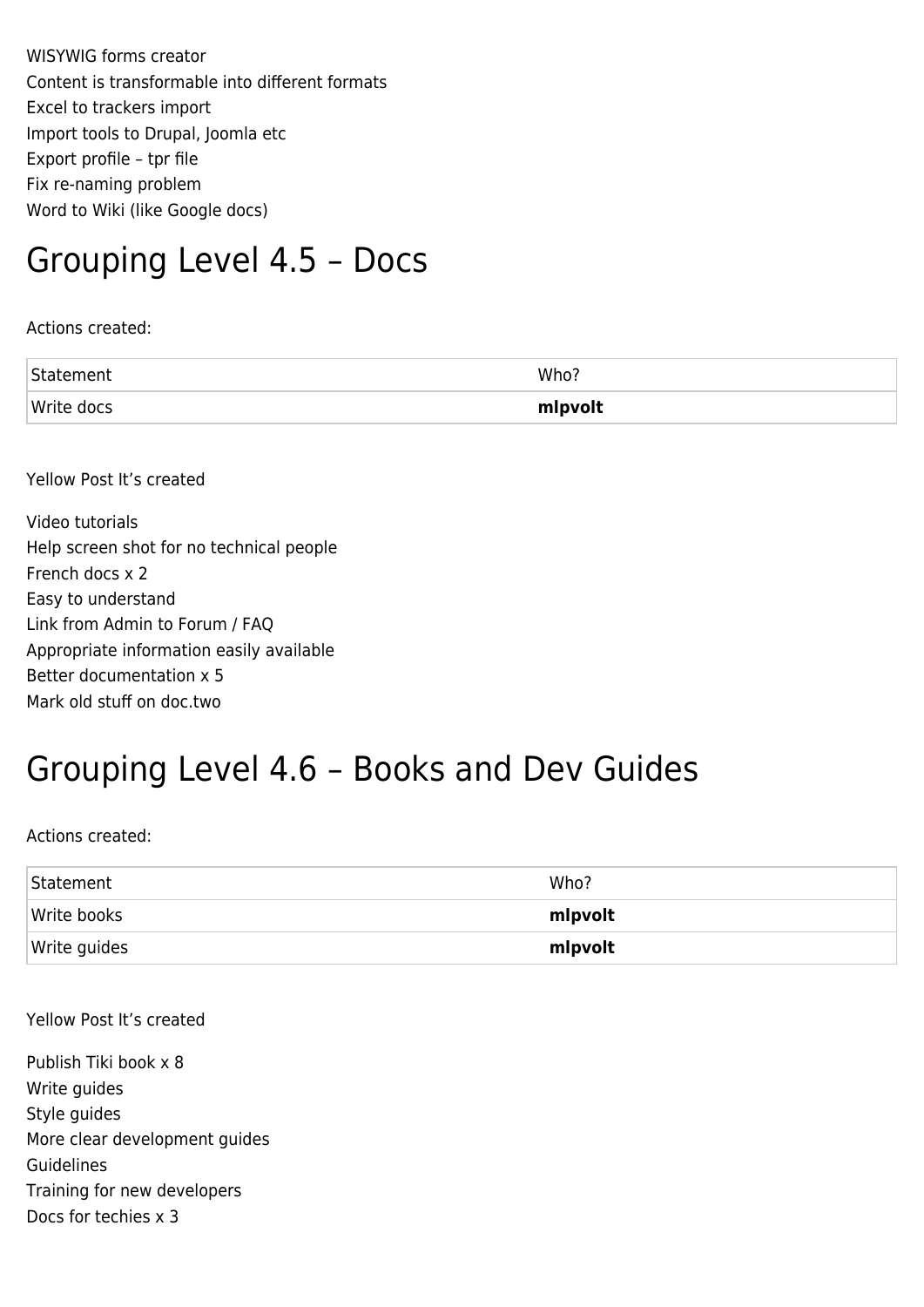#### Grouping Level 4.7 – Support

Actions created:

| Statement         | Who?    |
|-------------------|---------|
| Organise training | mipvolt |
| Provide support   | mipvolt |

Yellow Post It's created

Easy to find an answer Have a need help site Availability of support options Training options

# Grouping Level 5 General

#### Grouping Level 5.1 – Eco system

Actions created:

| Statement        | Who?          |
|------------------|---------------|
| Define ecosystem | <b>Pascal</b> |

Yellow Post It's created

Strong ecosystem (dev/apps/user) Commercial ecosystem Healthy ecosystem

#### Grouping Level 5.2 – Inter app compatibility

Actions created:

| Statement             | Who? |
|-----------------------|------|
| Monitor compatibility | None |

Yellow Post It's created

Compatible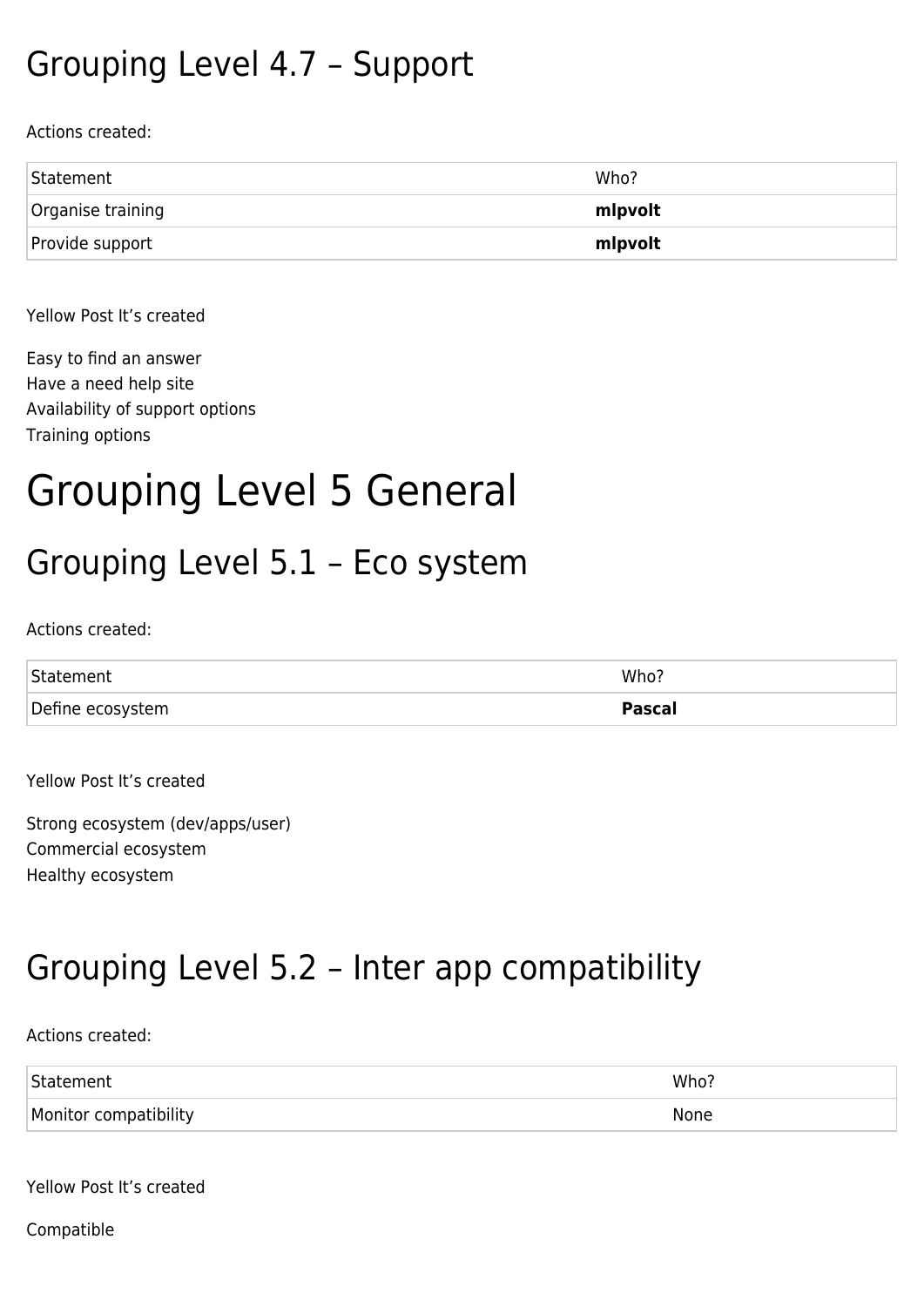No vendor lock in Supports all major DB vendors Tiki widget or similar

#### Grouping Level 5.3 – SaaS

Actions created:

| Statement       | Who? |
|-----------------|------|
| Support hosting | None |

Yellow Post It's created

Hosted solutions SaaS Web operating system P2P / Distributed

#### Grouping Level 5.4 – Legal structure

Actions created:

| Statement       | Who?                  |
|-----------------|-----------------------|
| Make foundation | <b>Pascal St Jean</b> |

Yellow Post It's created

Make foundation x 3 Balance of influence Community not individual / company Legal fighting fund Sound legal structure Corporate donations Financially self reliant Alliances, collaborations with other projects Actual Tiki house

### Grouping Level 5.5 – Leadership Position

Actions created:

Statement Who?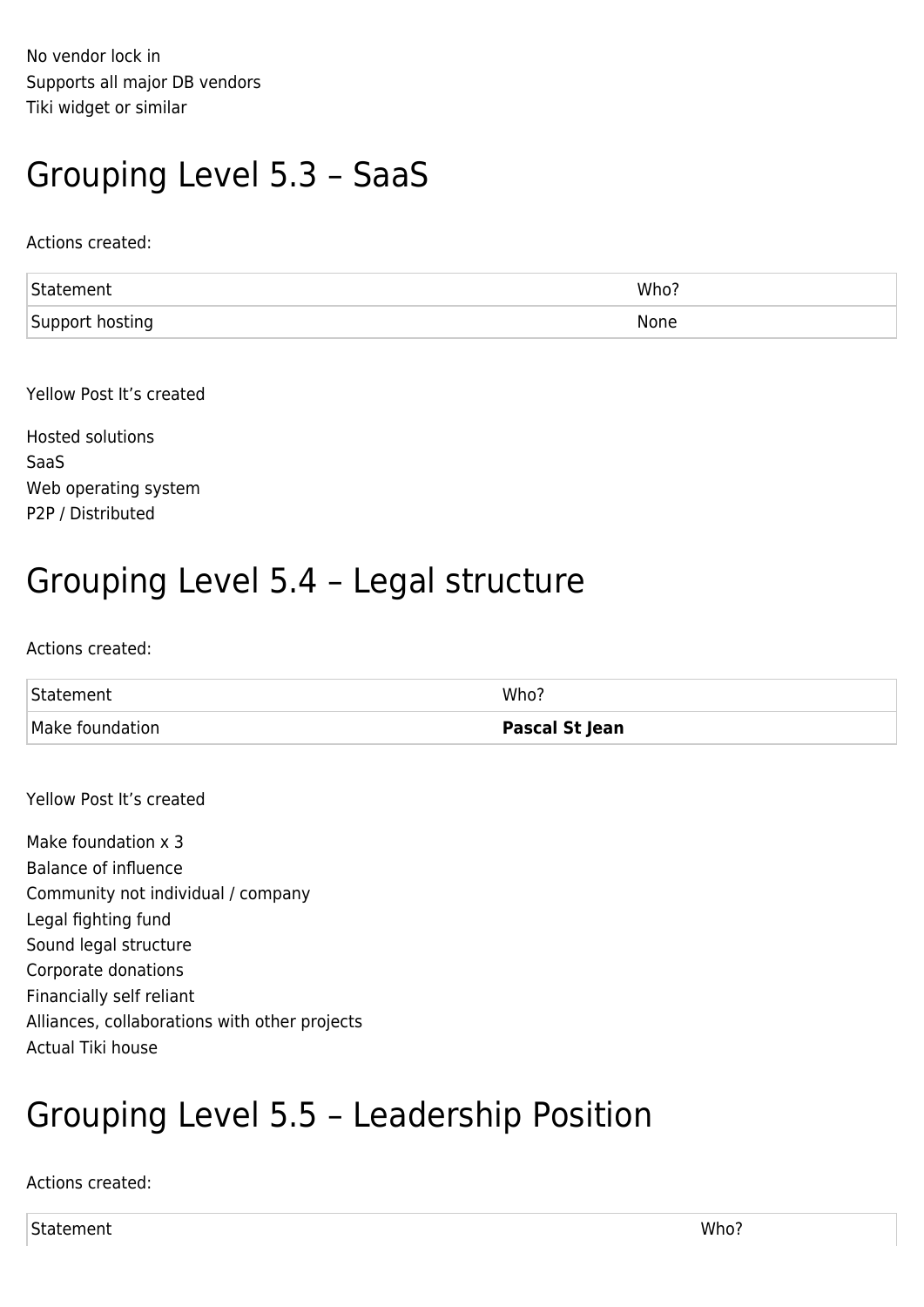#### Yellow Post It's created

Model netizen Top 100 SourceForge Become a market disruptor Continue growing with passion Optimal ideal community Green soft Uses standards Never follows always leads Challenge status quo

#### Grouping Level 5.6 – Vision

#### **Actions created:**

| Statement            | Who?                  |
|----------------------|-----------------------|
| Define goals         | Kerrnel <sub>22</sub> |
| Draft mission/vision | Kerrnel <sub>22</sub> |

#### **Context:**

On the surface, Goals and Mission/Vision are both very similar items. In the case of the discussion we had with the post-it notes listed below, all of the ideas centered around a forward-looking objective, but the more we specifically considered each idea, there were two clear categories that you could put them into. The first category was **Defining Goals**, which can be a list of things we wish to accomplish as part of the project. Goals can change; once you obtain a goal, you create another one to challenge the group to achieve. Generally the goals you come up with will support the overall mission/vision of the project. Think of it almost in a context of Good vs. Evil. Good's vision or mission is to defeat Evil and bring peace and harmony to existence. Its goals reflect the values of that vision and support it (convert evil to good, rid the world of evil publications, get more people to attend church, etc). Bringing the Goals into a more relevant context for us, some post-its that aspouse some goals we may want to achieve would be:

- Clearly defined core features
- New features
- Regular releases
- Have a welcoming committee
- Tens of millions of installs

Looking at **Drafting the Mission/Vision**, we want to set the values and long-term direction for the project. Almost like a constitution. When we develop goals and other features over time, we should be asking what judges or lawmakers do: is this constitutional? Does this goal or feature agree with our mission or vision for the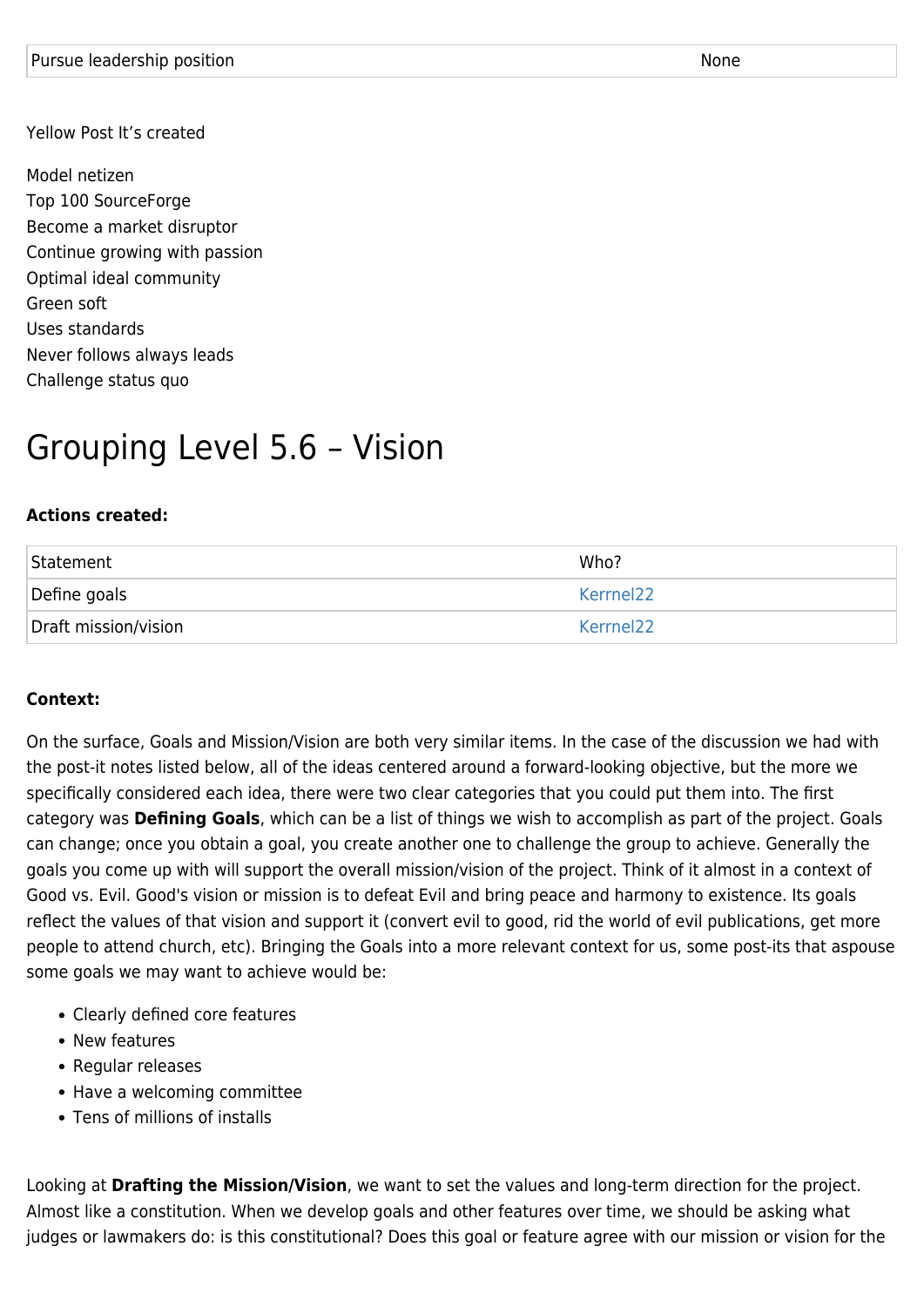project? Specifically from the post-its, items that could define this are:

- Clarity of vision
- What about the kitchen sink?
- Dog food
- Keep close to the cutting edge of technology
- Governance
- Expand Wiki definition (perhaps a new buzzword?)
- Promote Wiki centric solutions
- Roadmap

#### **Yellow Post-Its created:**

Freedom Clearly defined core features Clarity of vision Help people What about the kitchen sink? Decisions – Yes/No Dog food Use it more ourselves New features Keeping up to date Regular releases Long term thinking Steering committee Resolve governance questions More structured organisation Roadmap More Wiki Way Have a welcoming committee Expand Wiki definition Just Wiki it (it's safe) Wiki Way Promote Wiki centric solutions Clearly defined short and medium term goals Incorporate next generation technology Ten of millions of installs

# Grouping Level 3.3 – Themes

Actions created:

Statement Who?

Build a community of theme builders **Gary Gary**